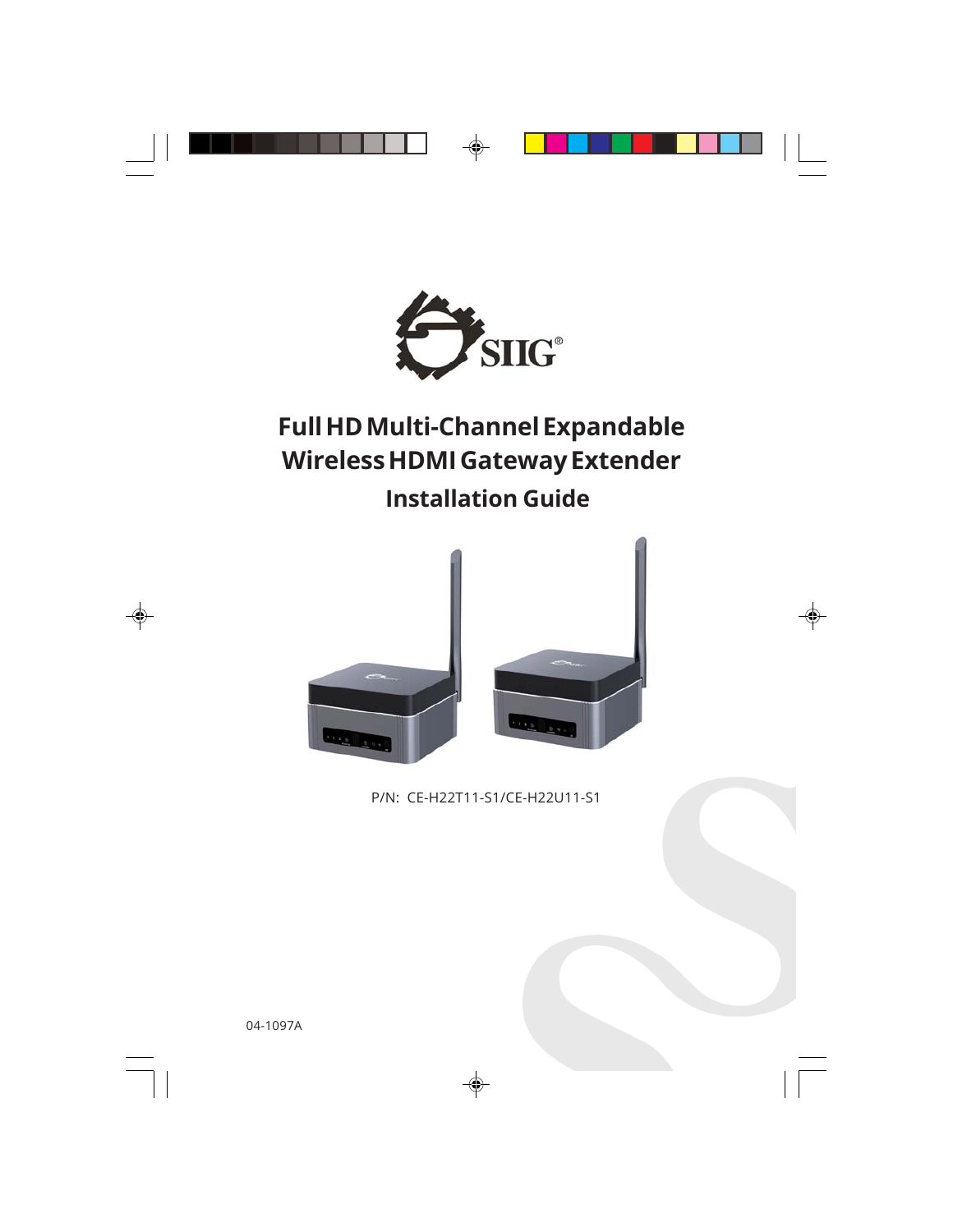#### **Introduction**

The *Full HD Multi-Channel Expandable Wireless HDMI Gateway Extender* connects up to 3 HDMI sources and transmits HDMI A/V signals wirelessly up to 165ft with 1080p resolution.

#### **Features and Benefits**

- 10 selectable wireless channels available to prevent signal interference and to provide optimal reception quality
- Integrated HDMI output on the transmitter allows for local monitoring of the extended display
- Built-it switch button and the included palm size remote control allows you to select the HDMI source easily
- Built-in LED indicators provide instant recognition for the connecting status
- Included IR extension modules allow remote controlling of the HDMI source device from the display unit
- Aluminum construction provides overall durability and reliability
- Wall mountable, extraordinary cube-style design creates a sleek and stylish presence to further accommodate with A/V equipment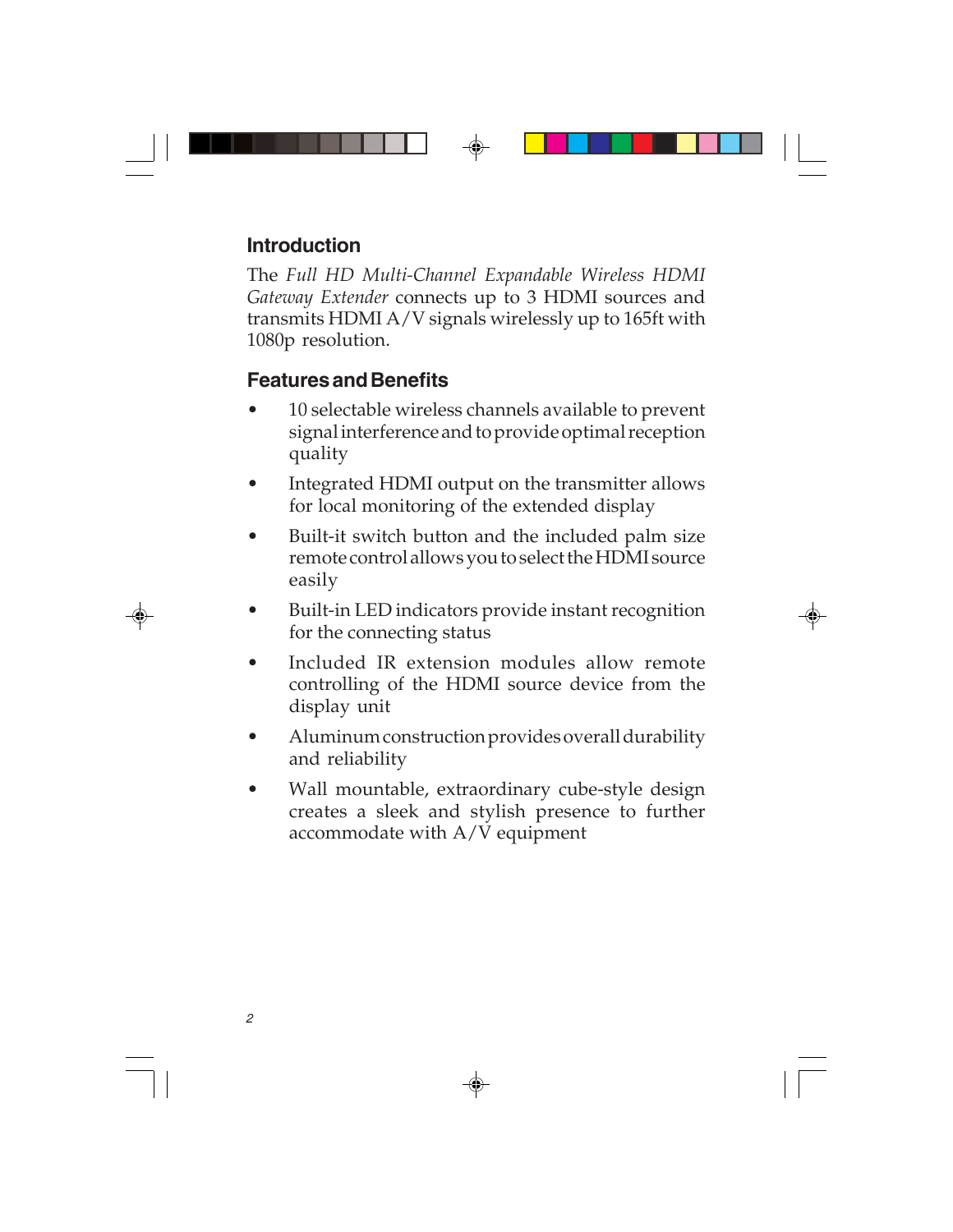#### **Package Contents**

- *Full HD Multi-Channel Expandable Wireless HDMI Gateway Extender*
- IR blaster extension cable
- IR receiver extension cable
- Power adapters (x2)
- Remote control (with one battery)
- **Installation Guide**

#### **Specifications**

| Wireless Technology          | 5 GHz                                                        |
|------------------------------|--------------------------------------------------------------|
| Signal Type                  | <b>HDMI</b>                                                  |
| <b>HDMI</b> Version          | HDMI 1.3 compatible                                          |
| <b>HDCP</b> Version          | HDCP 1.2 compatible                                          |
| <b>Transmission Distance</b> | Up to $50m(165ft)$                                           |
| Supported Resolutions        | 1080p/1080i/720p/576p/576i/480p/480i                         |
| <b>HDMI</b> Cable Distance   | Up to 5m (Input & Output)                                    |
| Audio Format                 | $R/L$ stereo audio (2-ch)                                    |
| Power                        | <u>Input:</u><br>AC 100-240V, 50/60Hz<br>Output:<br>DC 5V/2A |
| Color                        | Black and deep grey                                          |
| Dimensions $(TX & RX)$       | 4.25" (W) $\times$ 2.36" (H) $\times$ 3.94" (D)              |
| Weight                       | $0.57$ lbs (TX) / $0.48$ lbs(RX)                             |
| Operating Temperature        | 32 to 122 degrees F                                          |
| Storage Temperature          | 14 to 140 degrees F                                          |
| <b>Operating Humidity</b>    | $0\% \sim 90\%$ RH (non-condensing)                          |

**Note:** The transmission distance will vary depending on building layout, electronic interference, other environmental conditions, and may be much less than the maximum.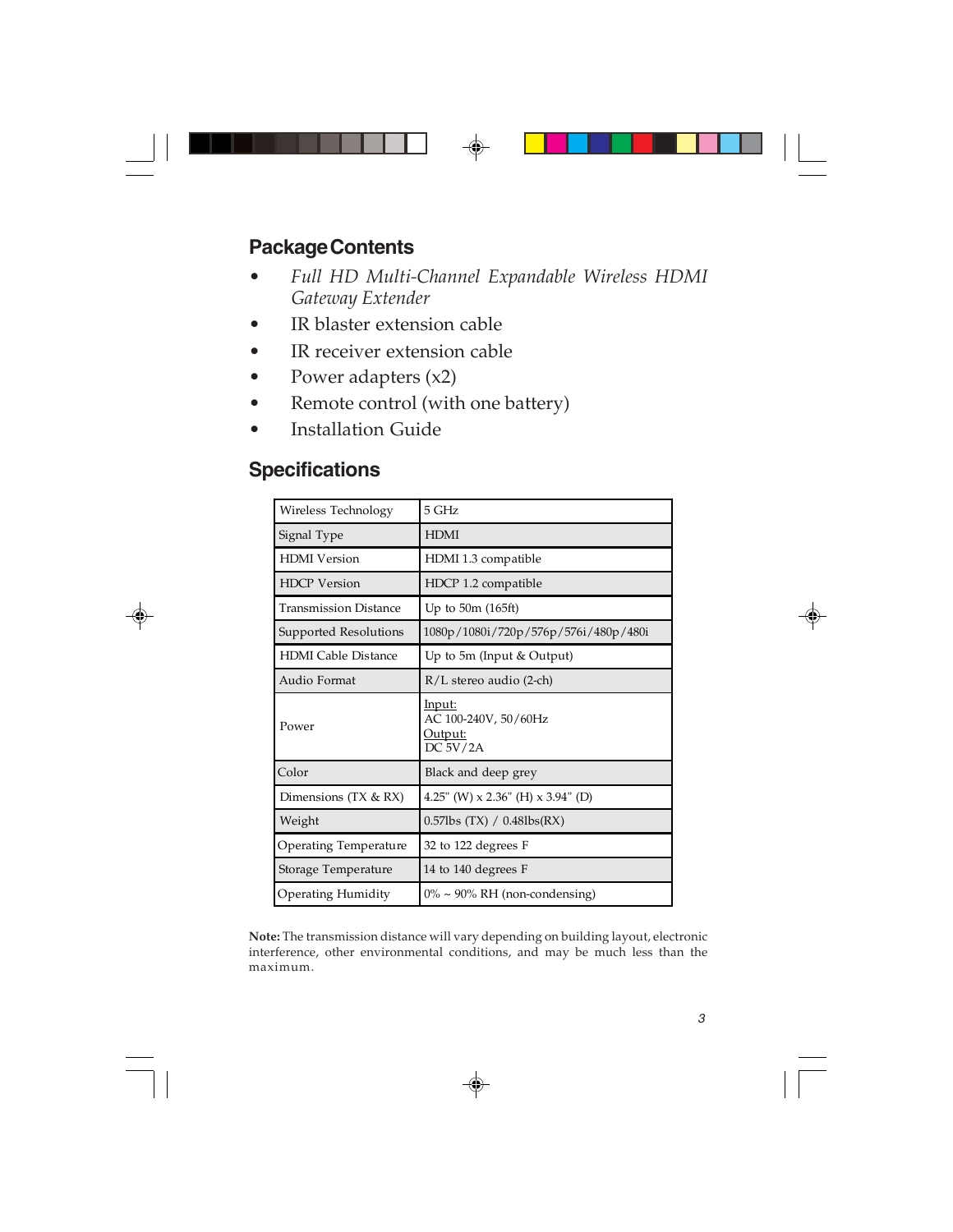#### **Product Layout**



**Figure 1: Transmitter (TX) - front side**

- **Switch button (Source):** Press to switch between HDMI sources (HDMI sources 1, 2 or 3)
- **Input channel indicator:** Indicates the input channel selected. There are 10 channels (0-9)
- **Switch button (Channel):** Press to select the channel
- **Input indicator:** On when the HDMI signal is linked properly
- **Connection indicator:**
	- On: The Transmitter is powered on
	- Blinking: The wireless connection is established
- **IR window:** Receives infrared signals from the included remote control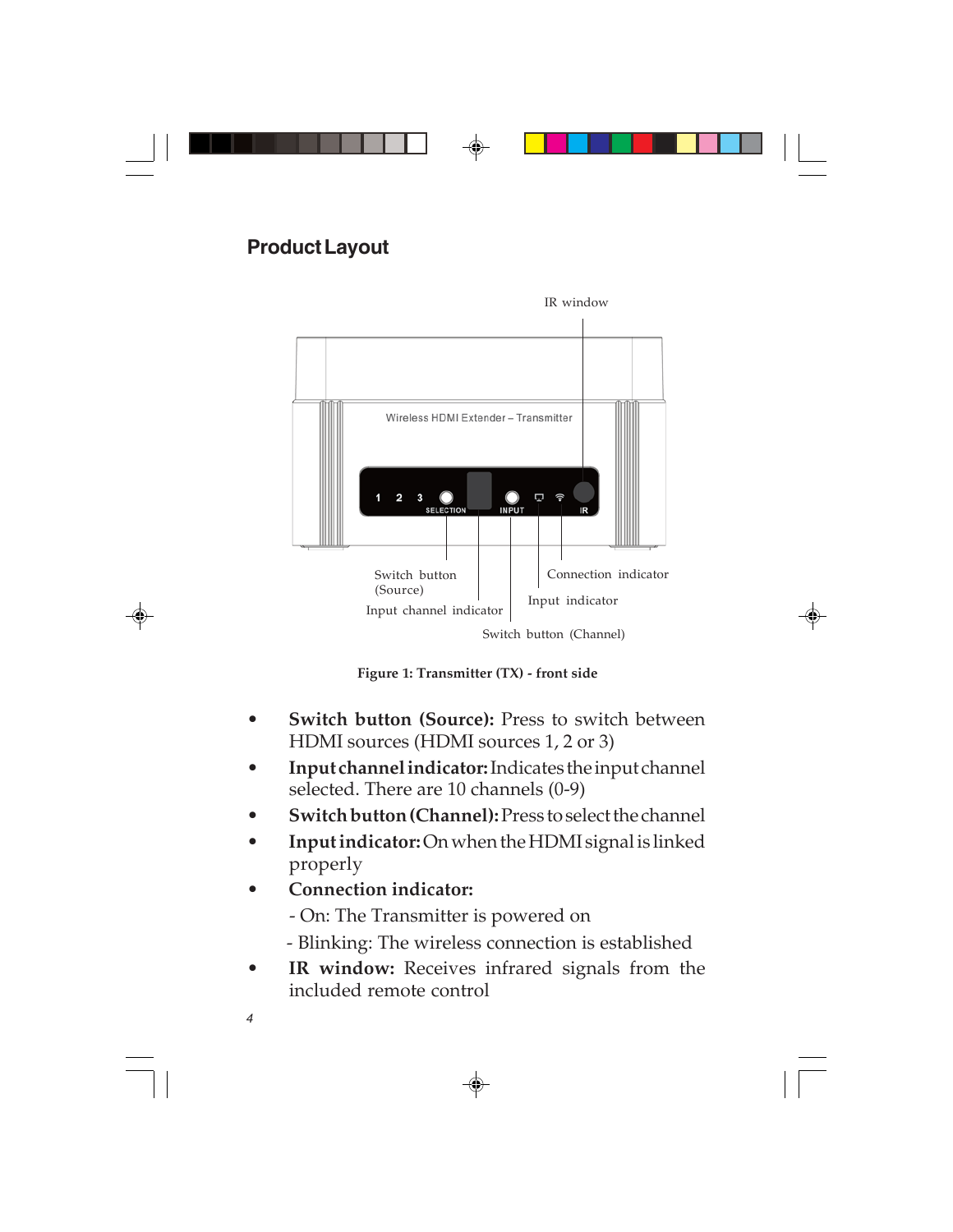

**Figure 2: Transmitter (TX) - rear side**

- **Antenna port:** Attach the included Antenna here
- **HDMI Output (optional):** Connects to an HDMI display for local monitoring of the extended HDMI display
- **IR out:** Plug the IR Blaster extension cable here
- **Reset button:** Press when the unit doesn't work properly
- **Power jack:** Connects to the included power adapter
- **HDMI In:** Connect to your HDMI sources with HDMI cables (cables not included)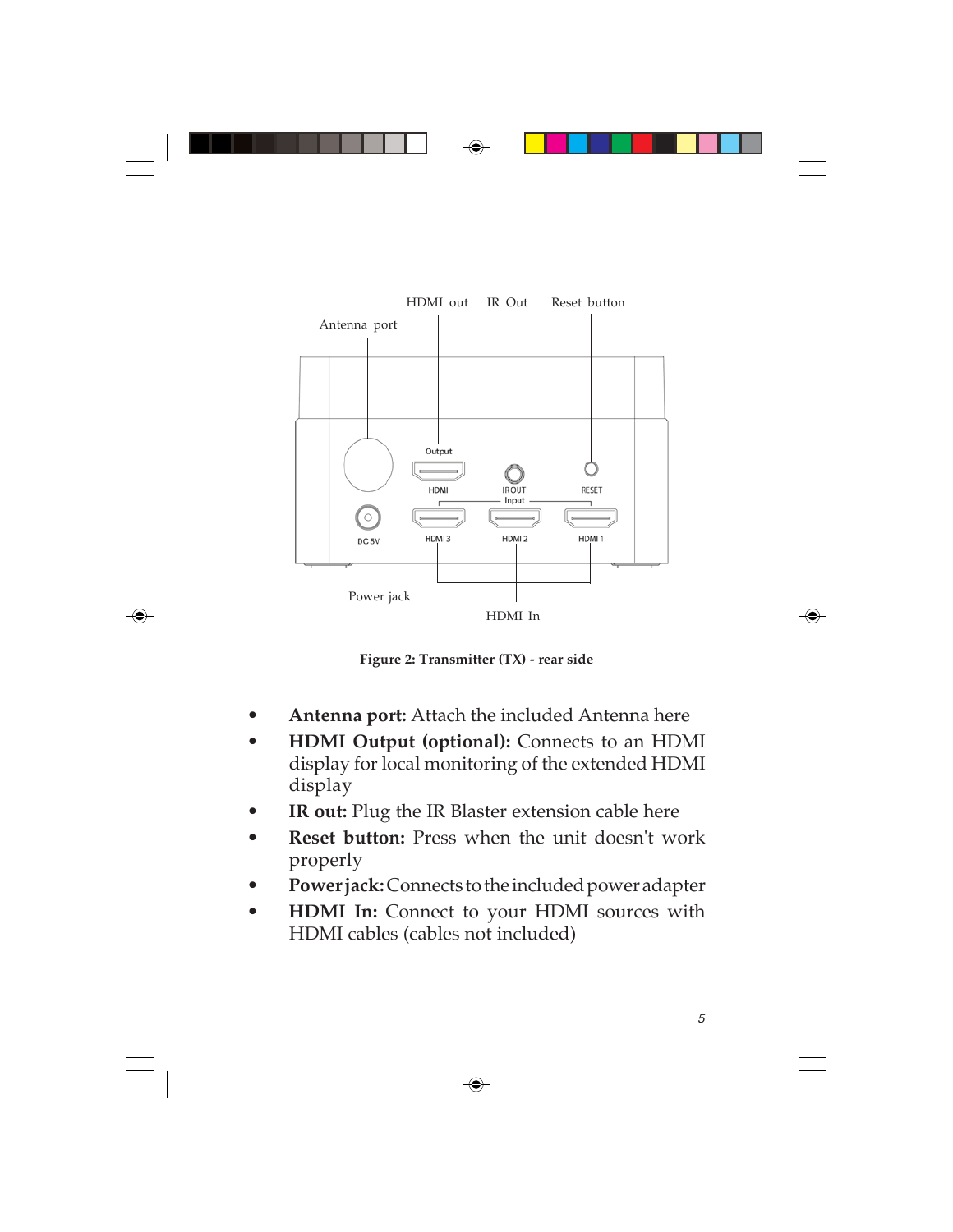

**Figure 3: Receiver (RX) - front side**

- **Switch button (Source):** Press to switch between HDMI sources (HDMI sources 1, 2 or 3)
- **Input channel indicator:** Indicates the input channel selected. There are 10 channels (0-9)
- **Switch button (Channel):** Press to select the channel
- **Connection indicator:**
	- On: The receiver is powered on
	- Blinking: The wireless connection is established
- **Data transmission indicator:** On when the HDMI signal is linked properly
- IR window: Receives infrared signals from the remote control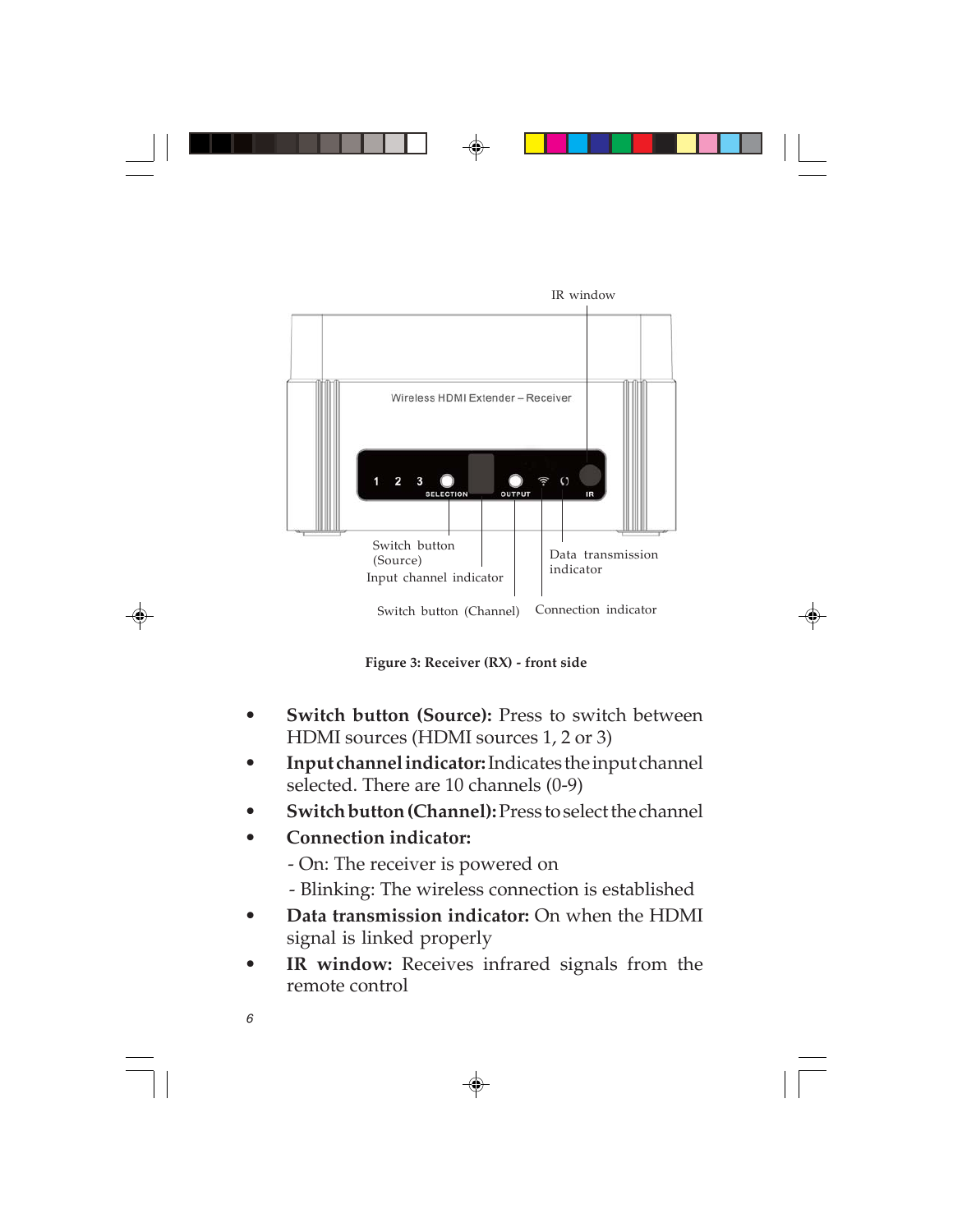

**Figure 4: Receiver (RX) - rear side**

- **Antenna port:** Attach the included Antenna here
- **Power jack:** Connects to the included power adapter
- **HDMI Out:** Connects to your HDMI display with a HDMI cable (cable not included)
- IR in: Plug the IR Receiver extension cable here
- **Reset button:** Press when the unit doesn't work properly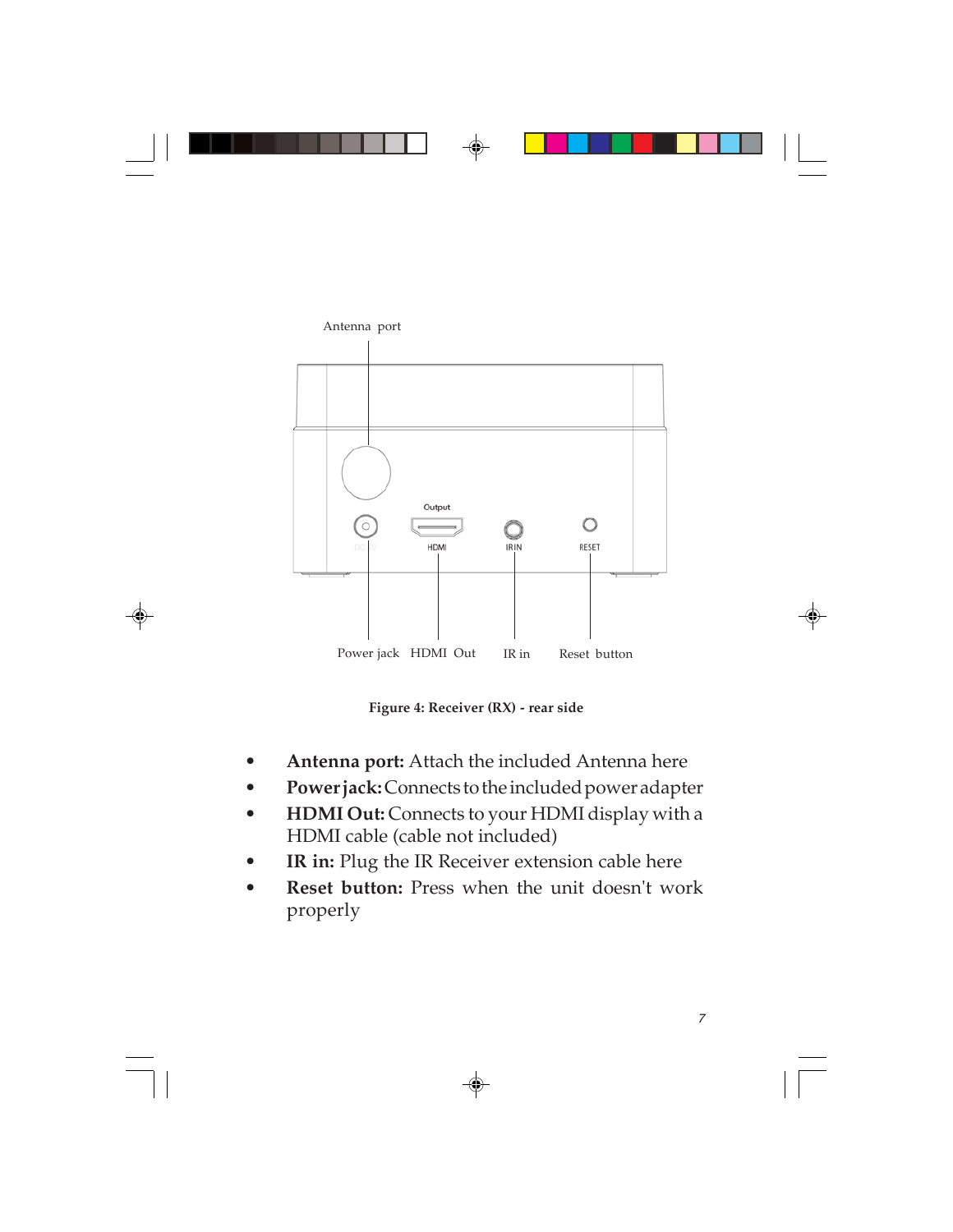#### **IR Remote Control**



**Figure 5: IR Remote Control**

- **Previous (CH-):** Select the previous input source
- **Next (CH+):** Select the next input source
- **Input Select Button (1-3):** Select input source 1, 2, 3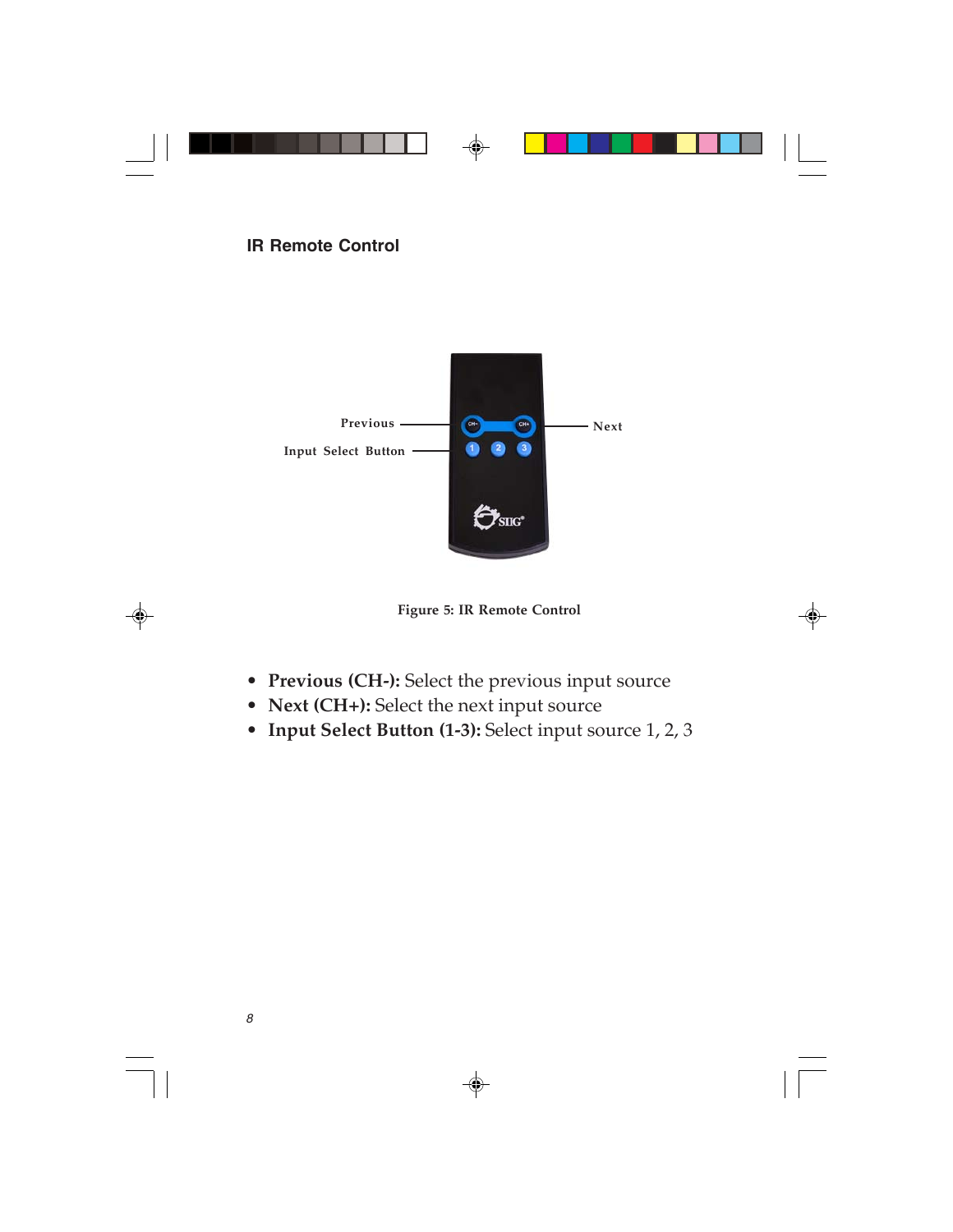### **IR Extension cables** (20-60Hz Frequency Range)

The IR Extension feature allows you to control your HDMI source device from a remote location.



**Figure 6: IR blaster extension cable (IR OUT)**



**Figure 7: IR receiver extension cable (IR IN)**

- **IR blaster extension cable (IR OUT):** Plugs into the Transmitter's **IR Out** socket. It emits the IR signals received from the **IR receiver extension cable** of the Receiver unit and directs it to the HDMI source's IR receiver window
- **IR receiver extension cable (IR IN):** Plugs into the Receiver's **IR In** socket. It receives IR signals from the HDMI source's remote control and directs it to the **IR blaster extension cable** of the Transmitter unit

**Note:** Incorrect placement of the IR Blaster and IR Receiver extension cables may result in failure of these cables. Please check carefully before plugging in the IR cables to ensure connecting to the proper IR sockets.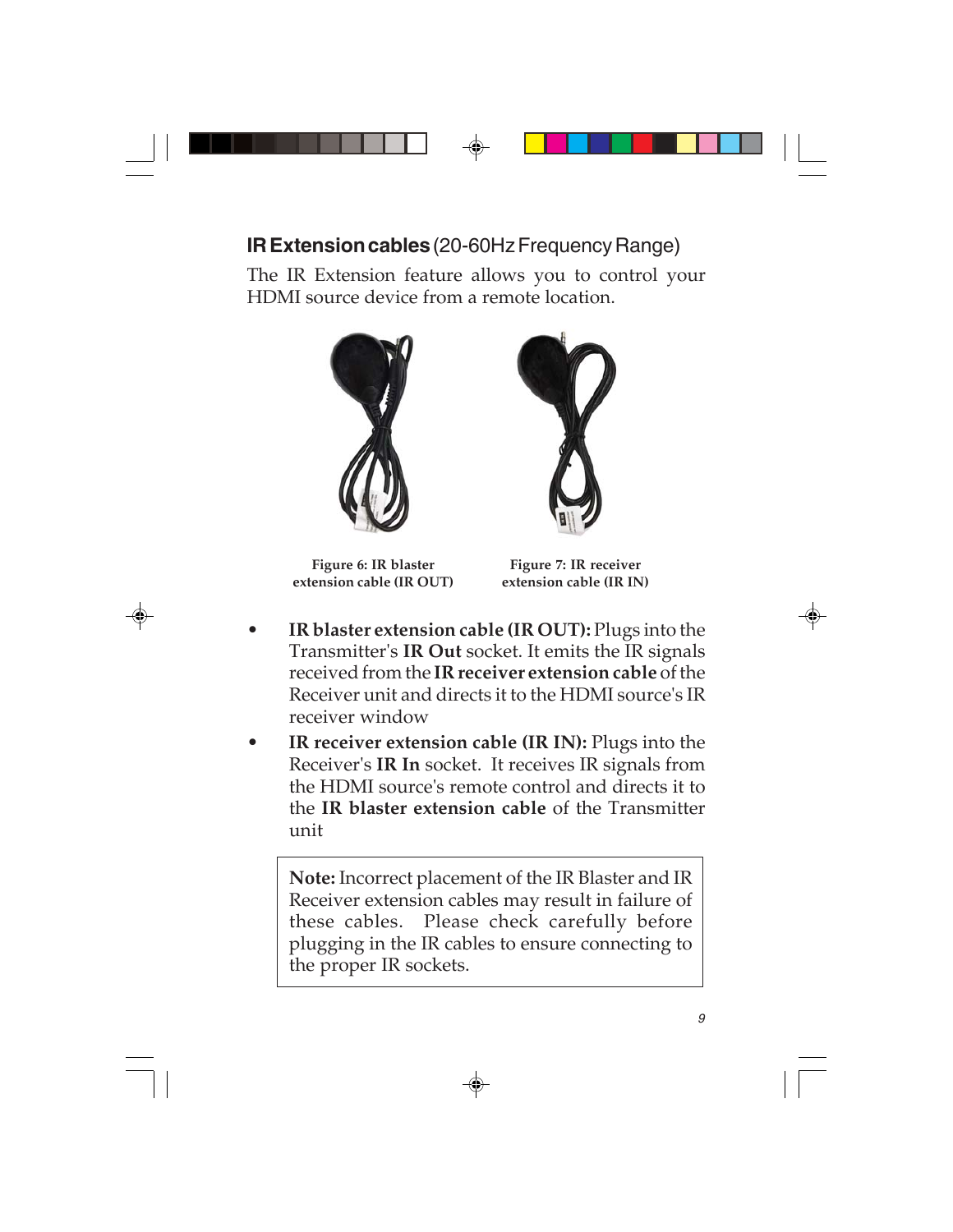## **Hardware Installation**

- 1. Power off all devices including your HDMI source and display.
- 2. Attach the included antennas to the TX and RX.
- 3. Connect your HDMI sources to the Transmitter's **HDMI IN** connectors.
- 4. Optional: Connect the **IR Blaster extension cable** to the Transmitter's **IR Out**. Face the eye towards your HDMI device's IR window. This connection is needed only if you need to control your HDMI source from the remote location.
- 5. Connect your HDMI display to the Receiver's **HDMI OUT** connector with an HDMI cable (not included).
- 6. Optional: Connect your HDMI display to the Transmitter's **HDMI OUT**. It's only needed when local monitoring of the extended HDMI display is required.
- 7. Optional: Connect the **IR Receiver extension cable** to the Receiver's **IR In**. This connection is needed only if you need to control your HDMI source from the remote location.
- 8. Plug the included power adapters into the Transmitter's and Receiver's **Power Jacks**, then plug both power adapters into reliable power outlets.
- 9. Power on your HDMI devices and HDMI display(s).
- 10. Use the included remote control or built-in switch button to select the same channel for the TX and RX (for channel pairing).
- 11. The *device* is ready for use.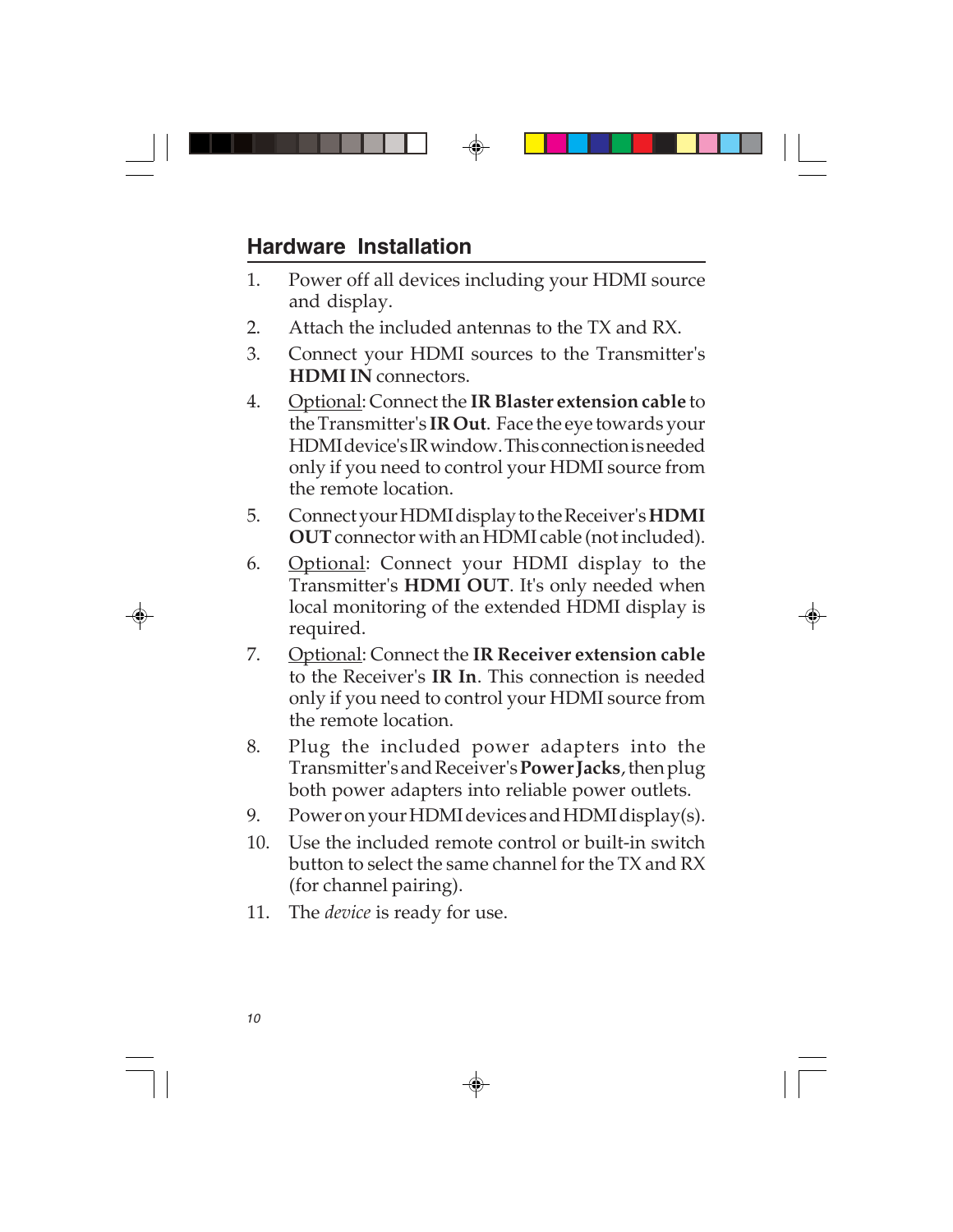## **Application**

The *Full HD Multi-Channel Expandable Wireless HDMI Gateway Extender* enables you to connect up to 3 HDMI sources and easily switch between multiple devices. It extends HDMI signals wirelessly up to 165ft.



**Note:** The transmission distance will vary depending on building layout, electronic interference, other environmental conditions, and may be much less than the maximum.

**Figure 8**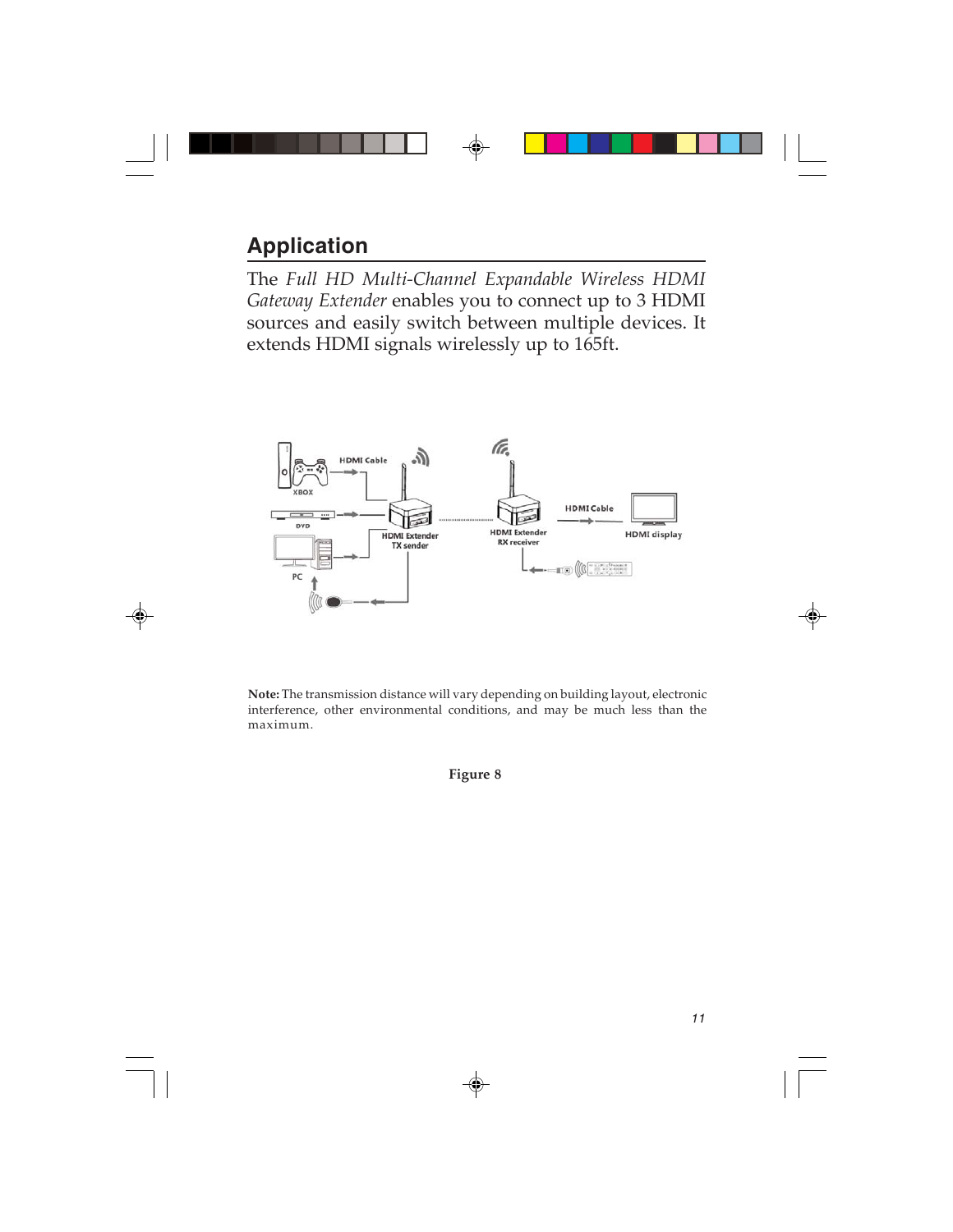**Multicast ability:** Broadcasts and independent streams video content to two remotely located displays simultaneously\*.



\* **Remark:** Extra receiver unit (CE-H22U11-S1) sold separately

**Figure 9**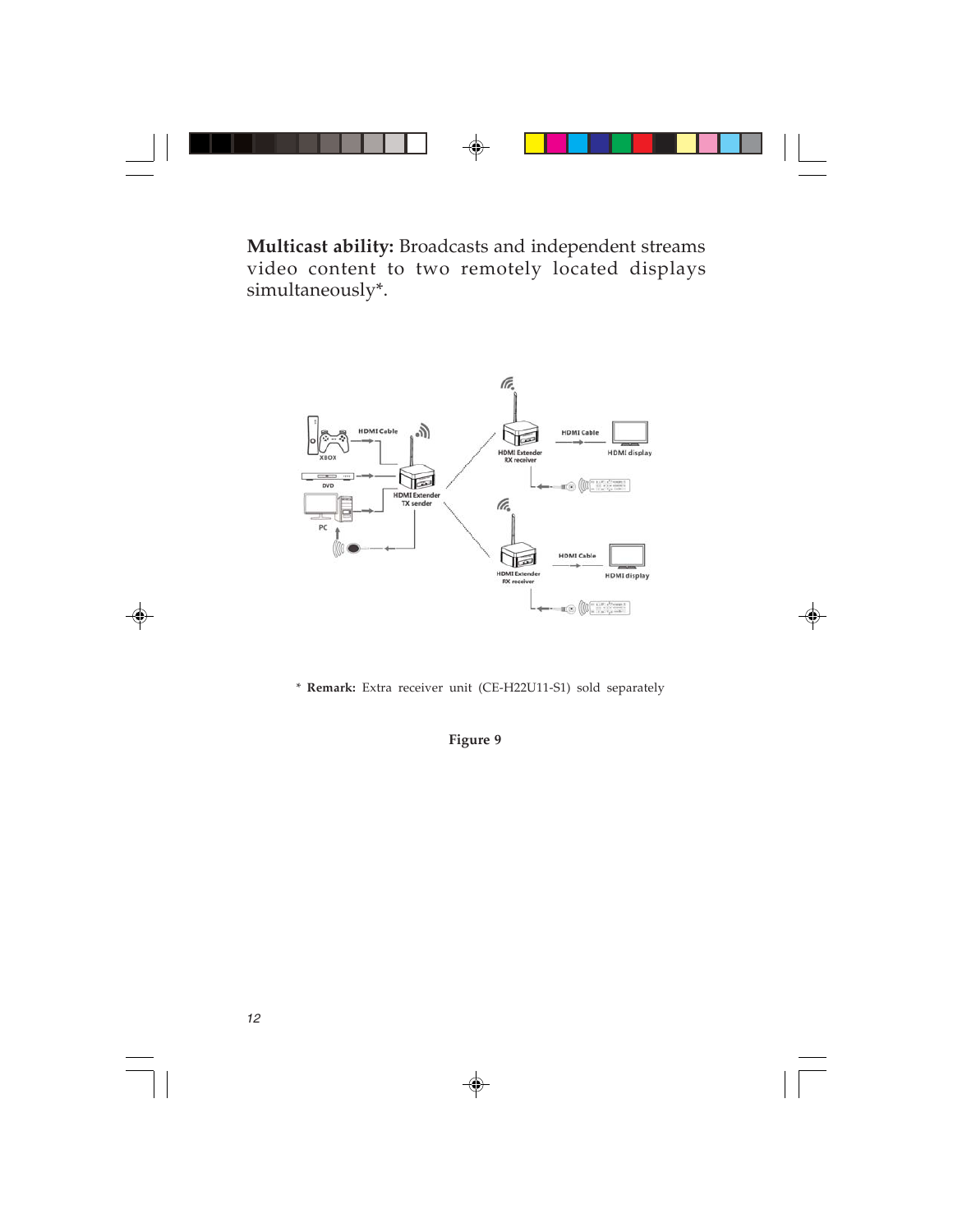## **Notice**

- Wireless signals transmitted through walls, glass, brick or other solid objects will cause signal loss and decrease the transmission distance
- It's recommended that the distance between two receivers not less than 3 meters
- Keep the *unit* in a well ventilated environment to prevent it from overheating
- **DO NOT** expose the *unit* to rain, moisture, or liquids
- **DO NOT** place anything on the *unit*
- **DO NOT** open the housing, doing so will void the warranty and may cause personal injury due to electronic hazard
- **DO NOT** plug-in or take-out the IR extension cables when the *unit* is powered on

## **FAQ & Solutions**

- **Q:** The transmitter can't be connected with the receiver:
- **A:** 1) Check whether the power adapters of Transmitter (TX) and Receiver (RX) are connected. 2) Make sure that the channel of the transmitter and receiver are the same.
- **Q:** The *unit* isn't working properly:
- **A:** 1) Check the HDMI cable lengths are within 5m.
	- 2) Check the transmission distance is within 50m.

3) Press Reset button on the Transmitter/Receiver. Unplug the cables and plug in again.

4) Remove other wireless signals and move any obstacles that are blocking the signal.

5) Decrease the distance between the transmitter unit and the receiver unit.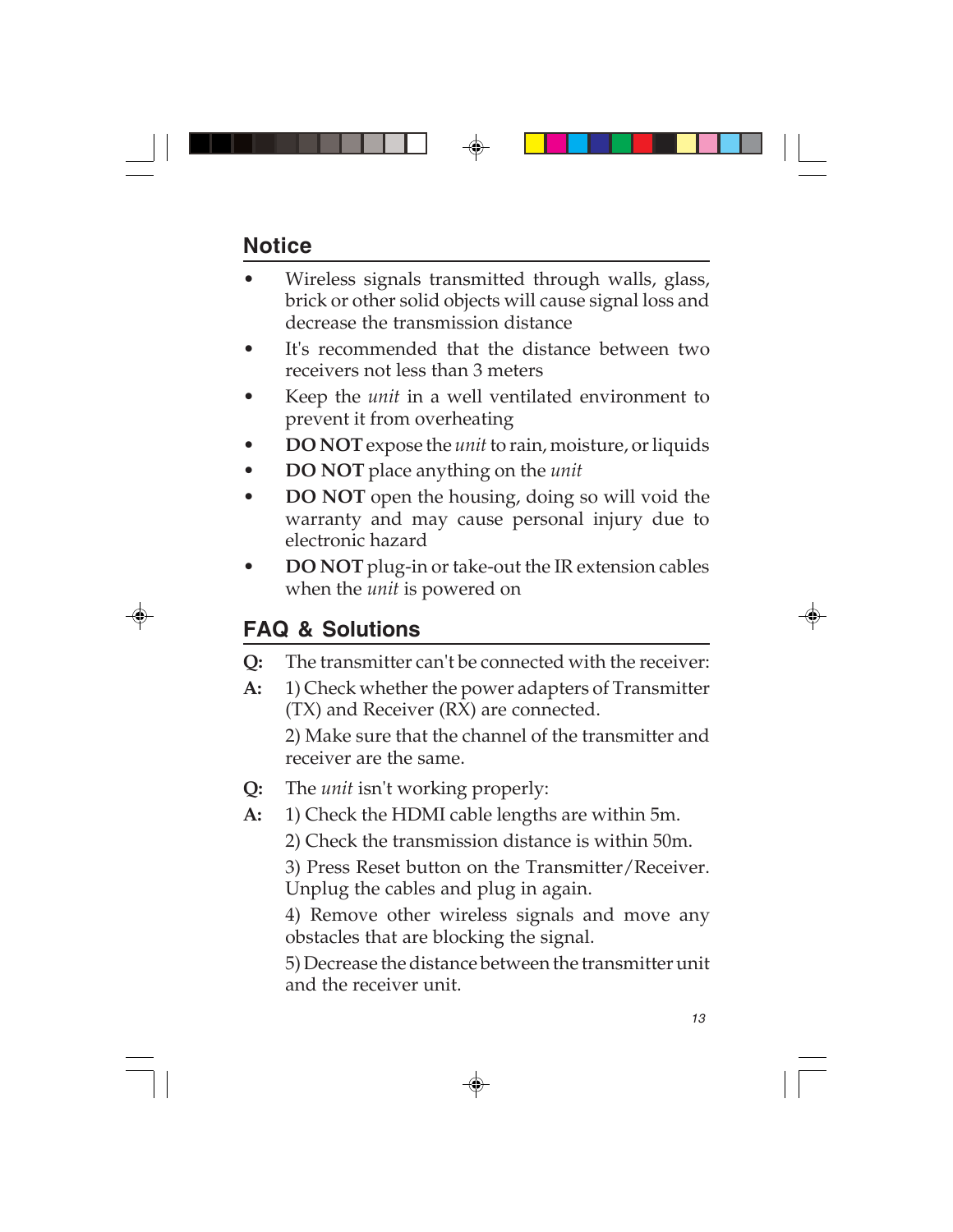- **Q:** There is no output on the display:
- **A:** 1) Make sure the HDMI devices are well connected to the Transmitter (TX).

2) Use different HDMI cables.

3) If still not working, connect the HDMI device to the TV directly to see if there's a signal.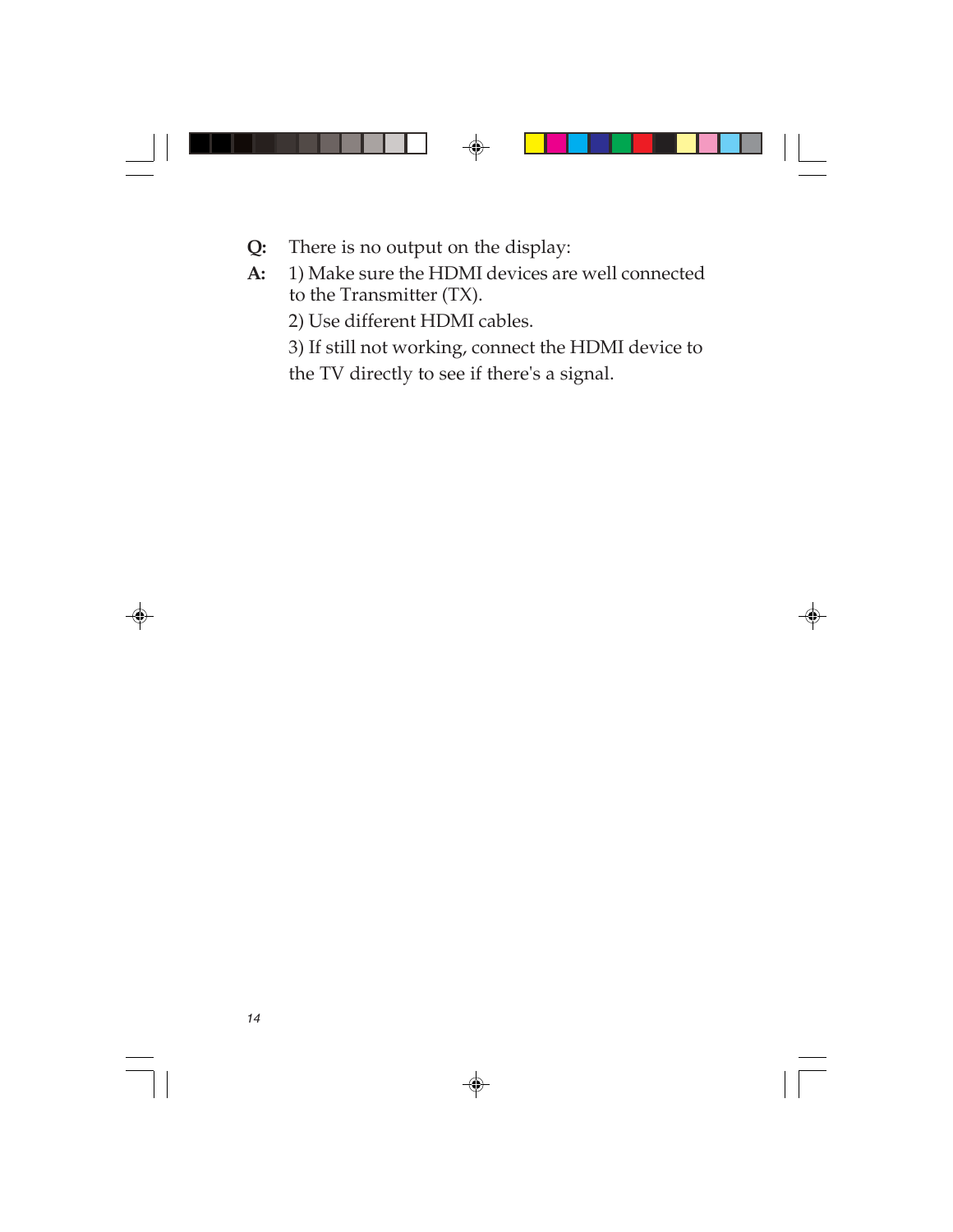## **Technical Support and Warranty**

**QUESTIONS?** SIIG' s **Online Support** has answers! Simply visit our web site at *www.siig.com* and click **Support**. Our online support database is updated daily with new drivers and solutions. Answers to your questions could be just a few clicks away. You can also submit questions online and a technical support analyst will promptly respond.

SIIG offers a 2-year manufacturer warranty with this product. This warranty covers the original purchaser and guarantees the product to be free of any defects in materials or workmanship for two (2) years from the date of purchase of the product. This warranty is not transferable and is available only to the original purchaser of the product.

SIIG will, at our discretion, repair or replace (with an identical product or product having similar features and functionality) the product if defective in materials or workmanship. This warranty gives you specific legal rights, and you may also have other rights which vary from state to state. Please see our web site for more warranty details.

If you encounter any problems with this product, please follow the procedures below.

A) If it is within the store's return policy period, please return the product to the store where you purchased it.

B) If your purchase has passed the store's return policy period, please follow these steps to have the product repaired or replaced.

**Step 1:** Submit your RMA request. Go to **www.siig.com**, click **Support**, then **Request A Product Replacement** to submit a request to SIIG RMA or fax a request to 510-657-5962. Your RMA request will be processed, if the product is determined to be defective, an RMA number will be issued.

**Step 2:** After obtaining an RMA number, ship the product.

- Properly pack the product for shipping. All software, cable(s) and any other accessories that came with the original package must be included
- Include a copy of your original sales receipt inside the package with date of purchase and place of purchase circled and clearly visible
- Clearly write your RMA number on the top of the returned package. SIIG will refuse to accept any shipping package, and will not be responsible for a product returned without an RMA number posted on the outside of the shipping carton
- You are responsible for the cost of shipping to SIIG. Ship the product to the following address:

```
SIIG, Inc.
6078 Stewart Avenue
Fremont, CA 94538-3152, USA
RMA #:
```
• SIIG will ship the repaired or replaced product via Ground in the U.S. and International Economy outside of the U.S. at no cost to the customer